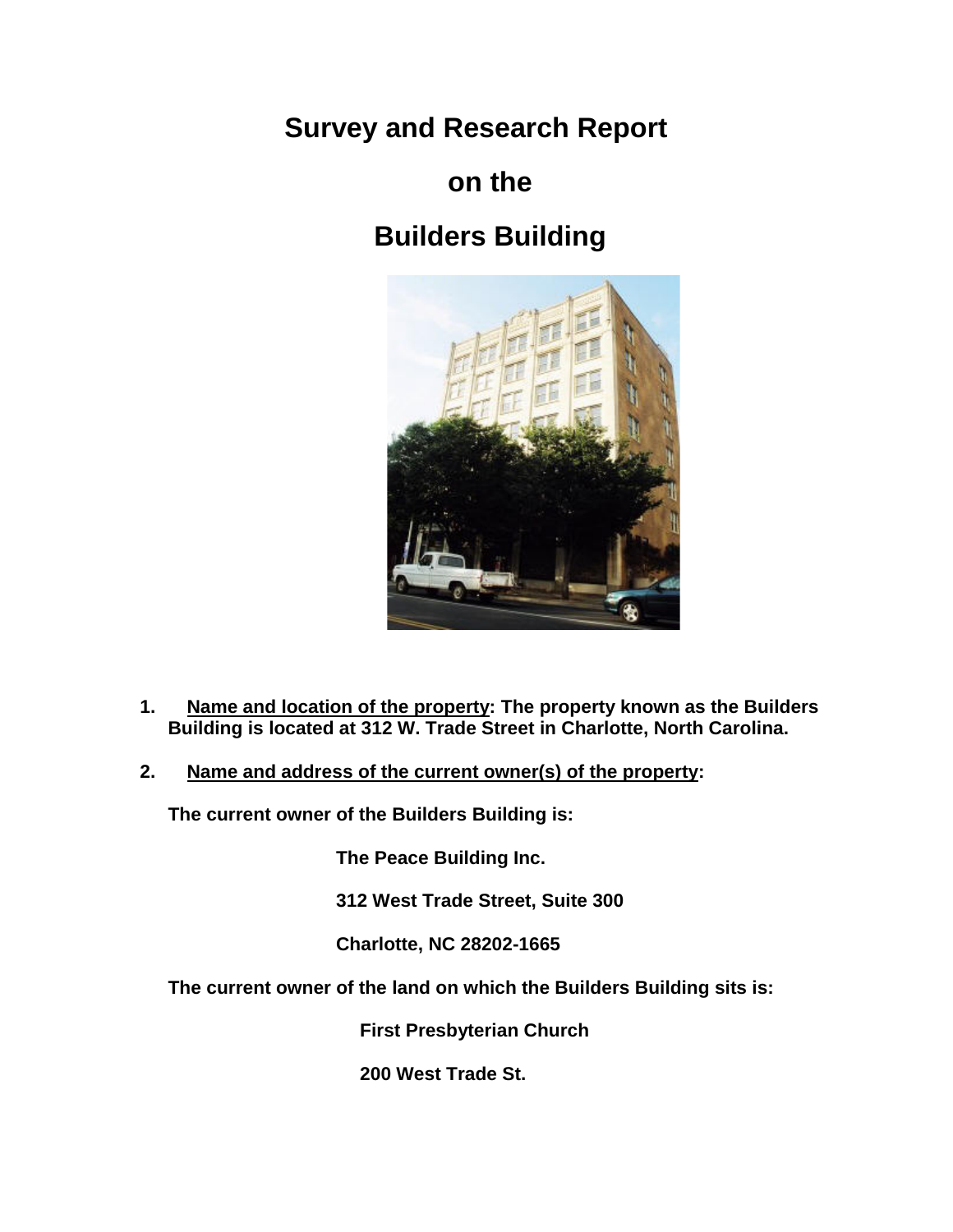- **3. Representative photographs of the property: This report contains representative photographs of the property. [Click here for photographs.](http://cmhpf.org/Surveys/surveybuildersphoto.htm)**
- **4. A map depicting the location of the property: This report contains a map depicting the location of the property. The U.T.M. of the property is 17 514092E 3898471N**



- **5. Current deed book reference to the property: The most recent deed to the Builders Building can be found in Mecklenburg County Deed Book 5042, page 993. The Parcel Identification Number of the property is 078-016-13B. The property is zoned UMUD.**
- **6. A brief historical sketch of the property: This report contains a brief historical sketch of the property prepared by Dr. Dan L. Morrill.**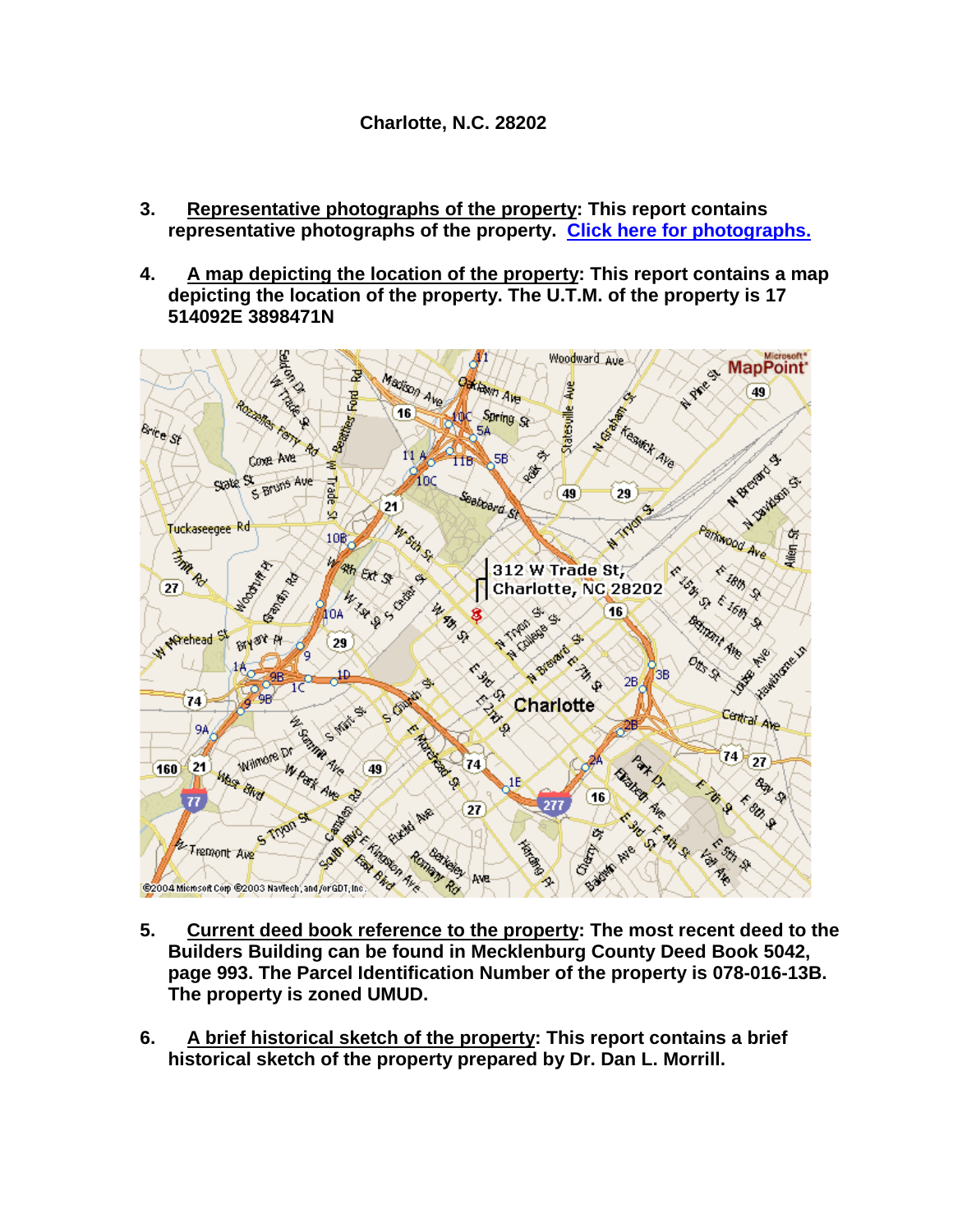- **7. A brief architectural description of the property: This report contains a brief architectural description of the property prepared by Dr. Dan L. Morrill.**
- **8. Documentation of why and in what ways the property meets the criteria for designation set forth in N.C.G.S. 160A-400.5.**
	- **a. Special significance in terms of its history, architecture, and/or cultural importance. The Charlotte-Mecklenburg Historic Landmarks Commission judges that the Builders Building possesses special significance in terms of Charlotte-Mecklenburg. The Commission bases its judgment on the following considerations:**

**1. The Builders Building, erected in 1926-27, marked an important milestone in the history of the construction industry in Charlotte, because it represented the first effort of contractors, architects, and components manufactures to create a builders exchange in this community.**

**2. Charles E. Lambeth, the financier of the Builders Building, was an important figure in New South Charlotte, including serving as Mayor from 1931 until 1933.**

**3. M. R. "Steve" Marsh, the architect for the Builders Building, was a leading architect in Charlotte and its environs from 1922 until 1964.**

**b. Integrity of design, workmanship, materials, feeling, and association.**

**The Commission contends that the architectural description prepared by Dr. Dan L. Morrill demonstrates that the exterior of the Builders Building meets this criterion.** 

**9. Ad Valorem Tax Appraisal: The Commission is aware that designation would allow the owner to apply for an automatic deferral of 50% of the Ad Valorem taxes on all or any portion of the property that becomes a designated "historic landmark." The current appraised value of the Builders Building is \$1,585,700.** 

**Date of preparation of this report:**

**August 9, 2004**

**Prepared by:**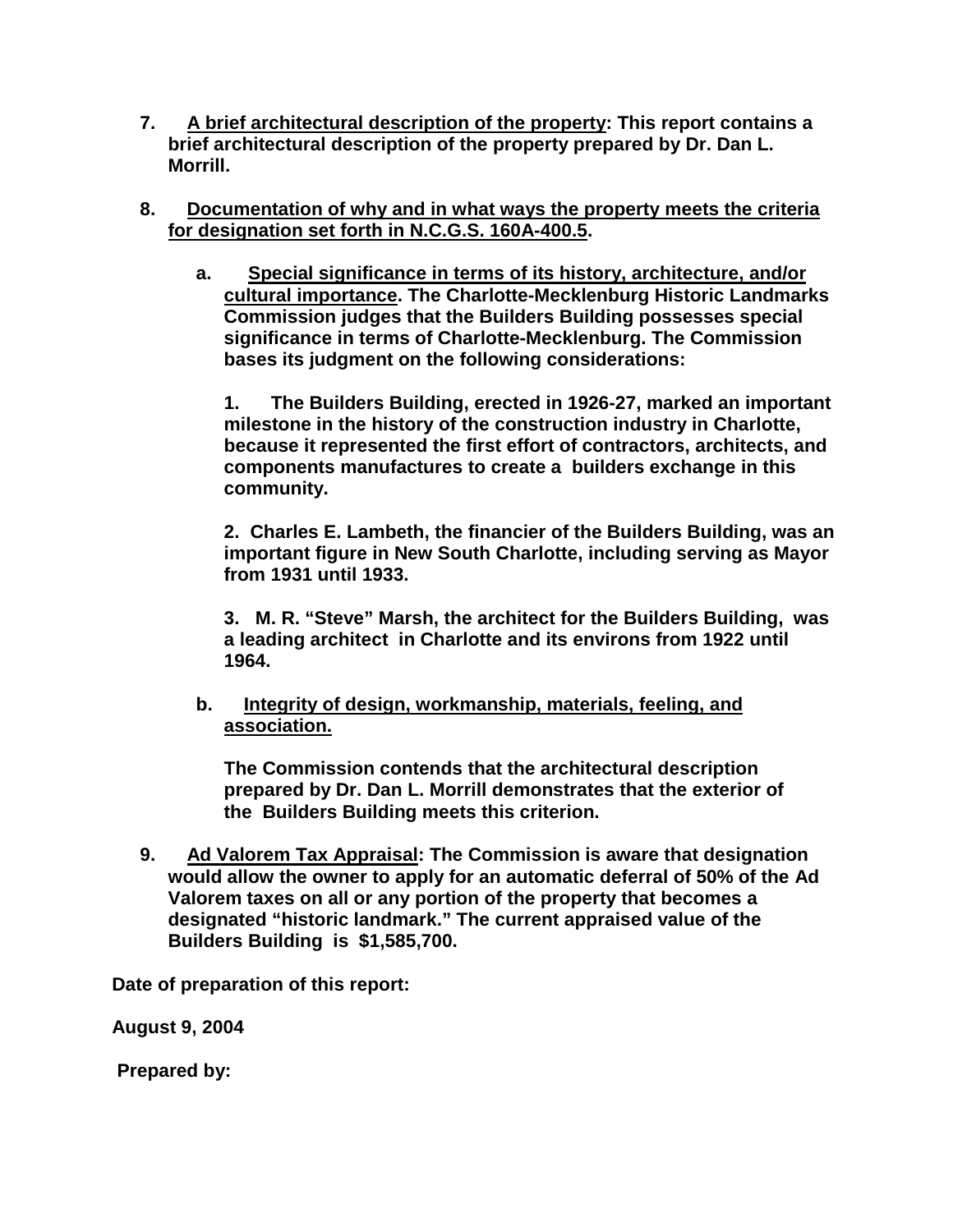### **Statement of Significance:**

## *Summary*

 **The Builders Building was designed by Charlotte architect and engineer Marion Rossiter "Steve" Marsh (1901-1977) and constructed in 1926-27 in response to the building boom that was occurring in Charlotte and its environs during the years immediately following World War One. Its purpose was to provide a single home for the principal participants in Charlotte's building trades. The bringing together of firms involved in the building trades was especially popular in those communities, such as Charlotte, that were dedicated to unremitting growth and expansion. This concentration of architects, general contractors, and components manufacturers, it was argued, would allow construction professionals to respond more effectively to the increasingly complex building systems that were appearing in urban centers of the United States, including those in North Carolina, in the early twentieth century.**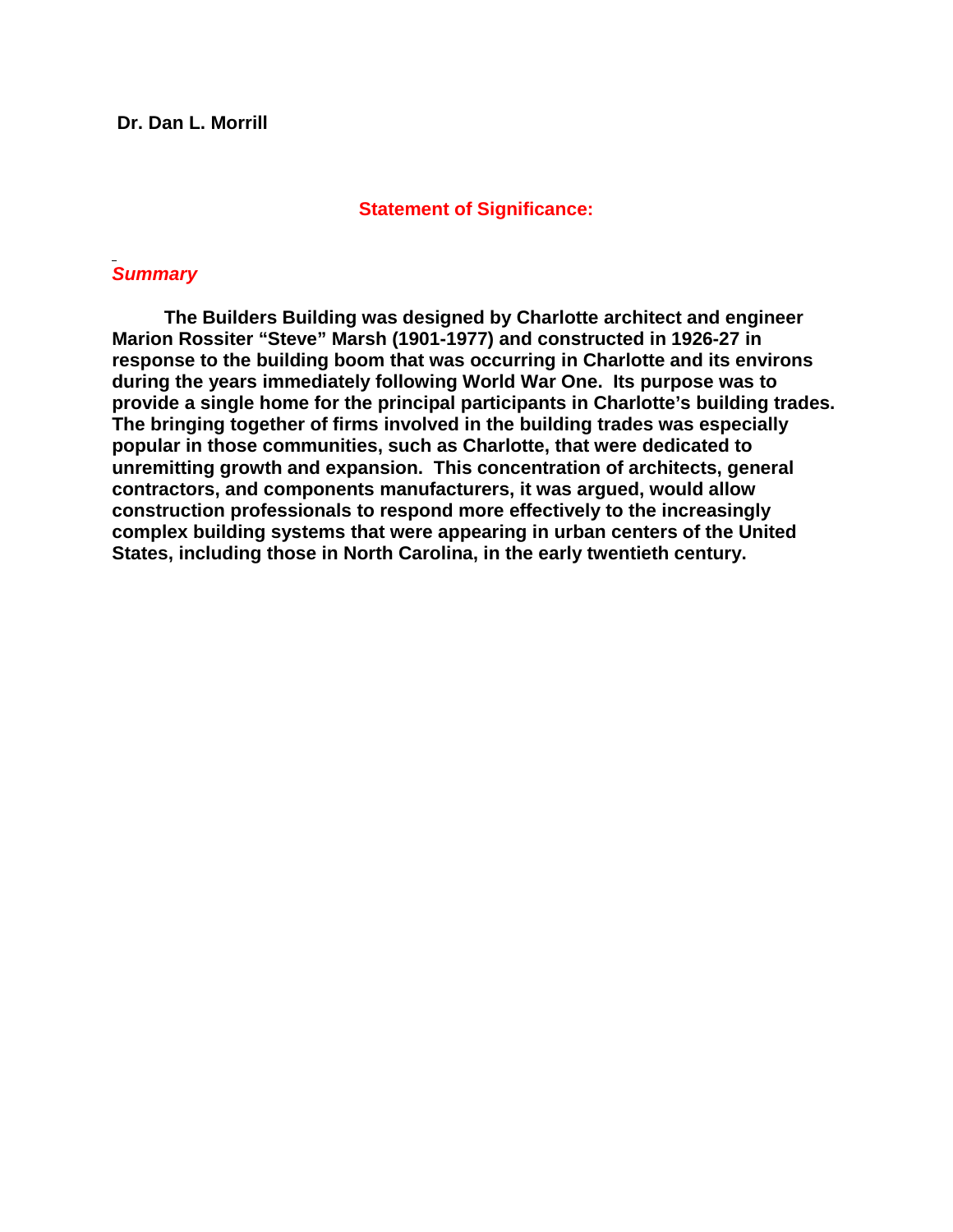

**A photograph of the Builders Building in 1927**

 **Charles E. Lambeth was instrumental in bringing the Builders Building to fruition. A native of Fayetteville, N.C., Lambeth had located here after graduating from the University of North Carolina. Like so many Charlotte businessmen of his era, Lambeth was a champion of entrepreneurial enterprise. He wanted Charlotte to become a truly substantial place and believed that locating construction businesses in a single edifice would advance that goal.**

 **M. R. "Steve" Marsh, a native of Jacksonville, Fla., came to Charlotte in 1916 as chief draftsman for the architectural firm headed by James Mackson McMichael (1870-1944). In 1922 Marsh opened his own architectural and engineering company in Charlotte and continued to head the firm until his retirement in 1964. That Marsh received the contract to design the Builders Building was a real feather in his cap, so to speak, because the new edifice was to be a showcase of what construction professionals could accomplish. The design philosophy for the Builders Building emphasized modernity.**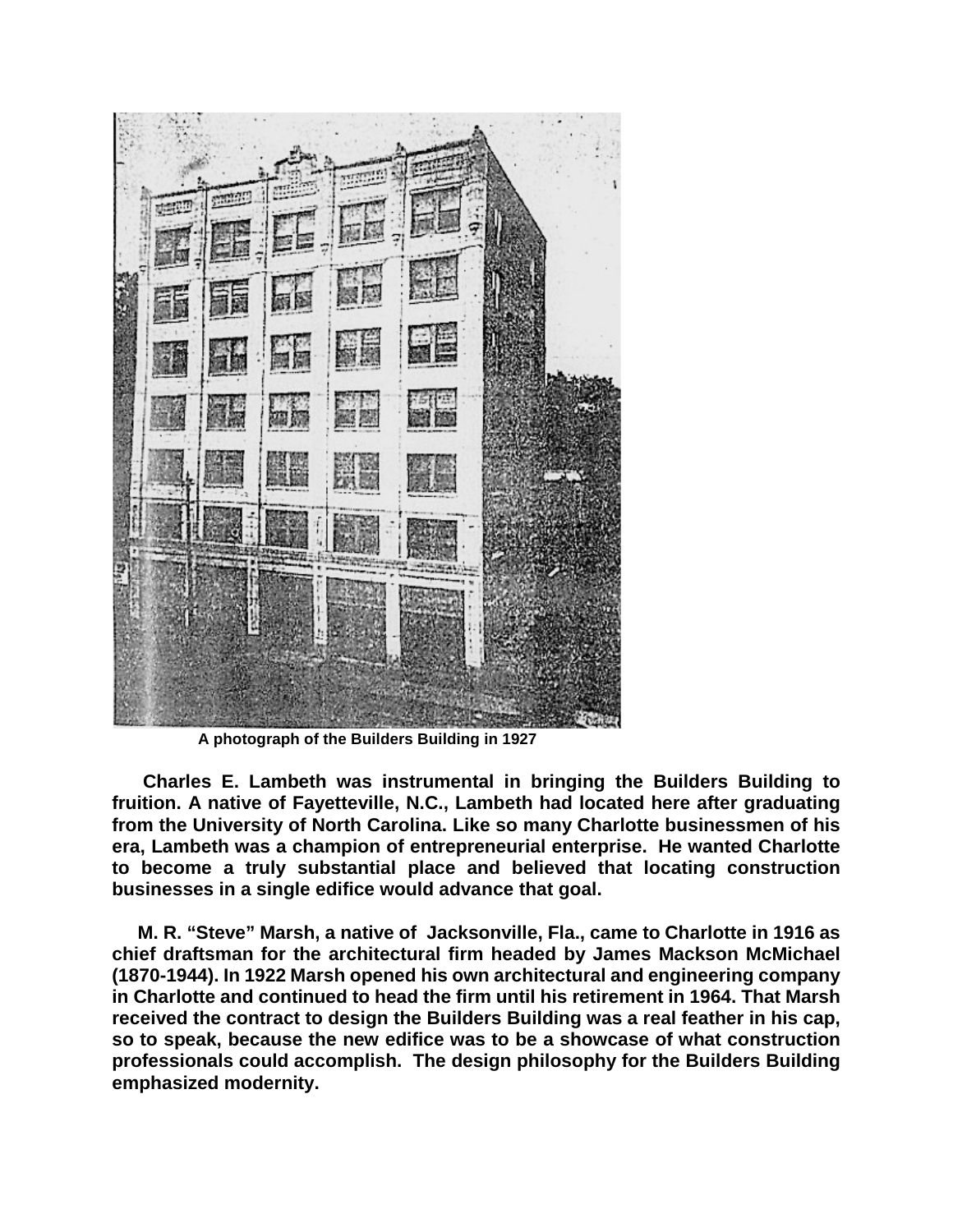**Stylistically, the Builders Building appealed to the business elite's preference for traditionalist designs that reflected the conservative political, social, and economic values that dominated the era of White Supremacy in North Carolina. Its predominant architectural feature and the one that gives the buildings its essential aesthetic character is its regular fenestration.**

## *Historical Background Statement*

 **The Builders Building was designed by Charlotte architect and engineer Marion Rossiter "Steve" Marsh (1901-1977) and constructed in 1926-27 in response to the building boom that was occurring in Charlotte and its environs during the years immediately following World War One. Among its tenants were realtors, architects, surveyors, general contractors, and accountants, to mention only a few. "It was intended to house the offices of all of Charlotte's contractors and builders," writes historian Thomas W. Hanchett, "in order to facilitate sharing of technical information and hiring of subcontractors, part of a nationwide movement for 'builders exchanges' that had begun around the turn of the century."**



**Drawing of the Builders Building. Note the arcade extending to the rear.**

 **The bringing together of firms involved in the building trades was especially popular in those communities, such as Charlotte, that were dedicated to unremitting growth and expansion. This concentration of architects, general contractors, and components manufacturers, it was argued, would allow construction professionals to respond more effectively to the increasingly complex building systems that were appearing in urban centers of the United States, including those in North Carolina, in the early twentieth century. A city like Charlotte, "with its access to money, position, and information encouraged change and growth, adaptation and adjustment," write the authors of** *Architects and Builders in North Carolina. A History of the Practice of Building***. They continue: "While architects and builders gave up a certain amount of independence and control of their lives and jobs, they also assimilated the**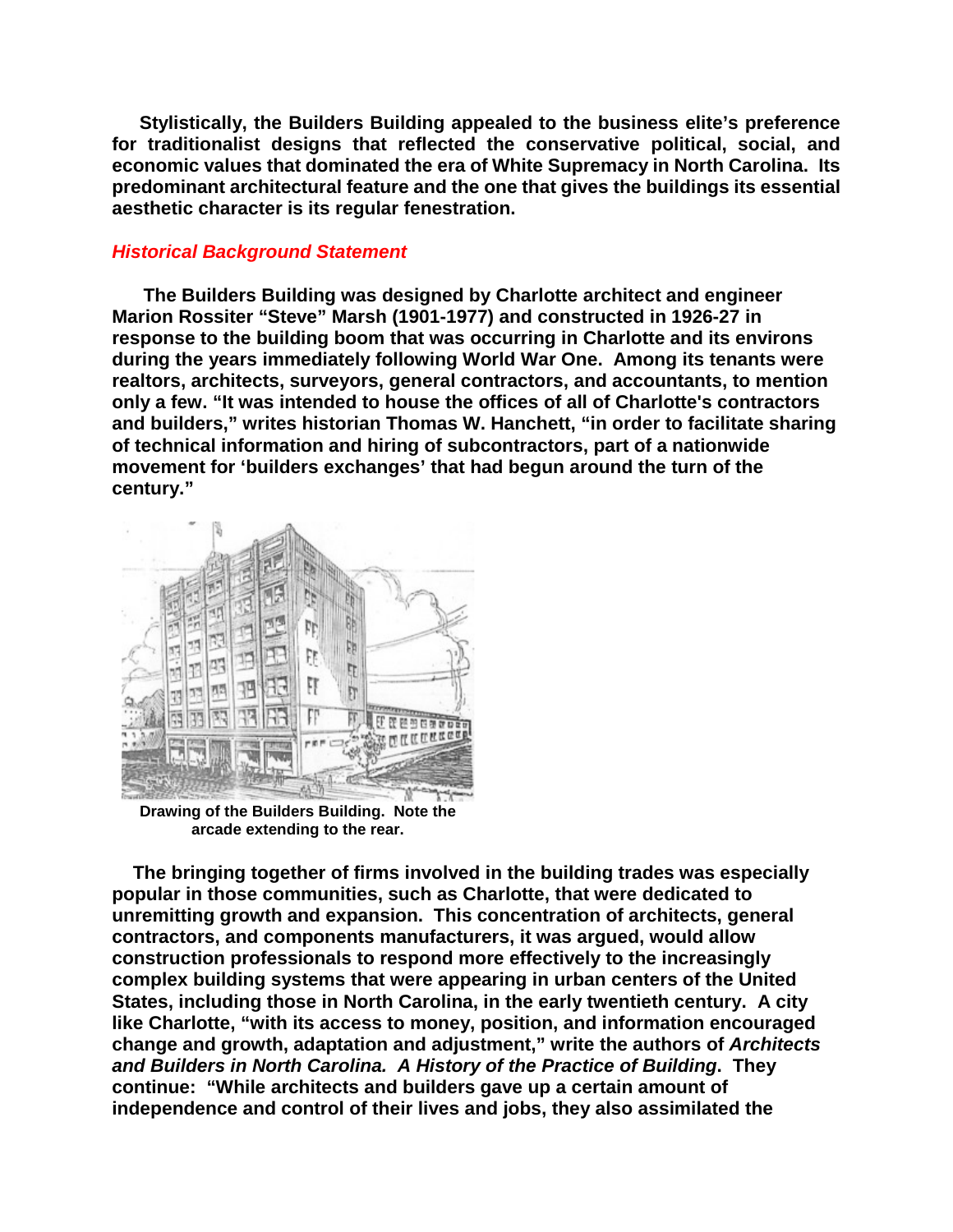**changes brought on by the industrialization of the building process into a way of working that could take advantage of the progress and prosperity the new economy and society seemed to offer."**

 **The impetus for constructing a home for Charlotte's builders began in 1925. "The proposition was discussed fully in business conferences, at clubs in informal conferences," reported the** *Charlotte Observer***. The original concept was for the tenants of the building to buy stock and thereby provide the necessary financing. When this arrangement failed to materialize, V. P. Loftis, executive secretary of the North Carolina branch of the General Contractors Association, approached insurance executive and future Charlotte mayor Charles E. Lambeth (1894?-1948), who agreed to loan the money to enable the project to move forward. Architect M. R. Marsh was also involved in these negotiations.**

 **It was altogether fitting that Charles Lambeth was instrumental in bringing the Builders Building to fruition. A native of Fayetteville, N.C., Lambeth had located here after graduating from the University of North Carolina. His wife was Laura Cannon Lambeth, a daughter of James William Cannon, a major figure in the Carolina textile industry and a man of great wealth. Like so many Charlotte businessmen of his era, Lambeth was a champion of entrepreneurial enterprise. He wanted Charlotte to become a truly substantial place and believed that locating construction businesses in a single edifice would advance that goal. "Few buildings for such a purpose exist in the south," the** *Charlotte Observer*  **announced. "There is one in Baltimore. One of somewhat similar purpose in Atlanta. Charlotte is the sole city between these two to have such a structure."**

 **Newspaper articles published at the time the Builders Building was completed in July 1927 express the New South creed of urban "boosterism" that men like Lambeth and his rich father-in-law supported. "If the architects, painters, plasterers, electrical men, and others, had not been the type of men to develop with the city it is extremely doubtful if Charlotte could have grown," proclaimed the** *Charlotte Observer***. The newspaper continued: "Every year the number of new constructions in the city has grown. Each year the aggregate figures for building permits has mounted."**

 **M. R. "Steve" Marsh, a native of Jacksonville, Fla., came to Charlotte in 1916 as chief draftsman for the architectural firm headed by James Mackson McMichael (1870-1944). He next worked as an engineer for Peter Spence Gilchrist (1861-1947), a chemical engineer who specialized in the installation of sulfuric acid plants. In 1922 Marsh opened his own architectural and engineering company in Charlotte and continued to head the firm until his retirement in 1964. "He was one of the pioneer architects in North Carolina," said one of his associates. Marsh designed an impressive array of structures in Charlotte and the region during his 42-year career. Among his local jobs were Temple Israel, the Charlotte Coca-Cola Bottling Plant, the Oasis Temple, Selwyn Avenue Presbyterian Church, the South Branch**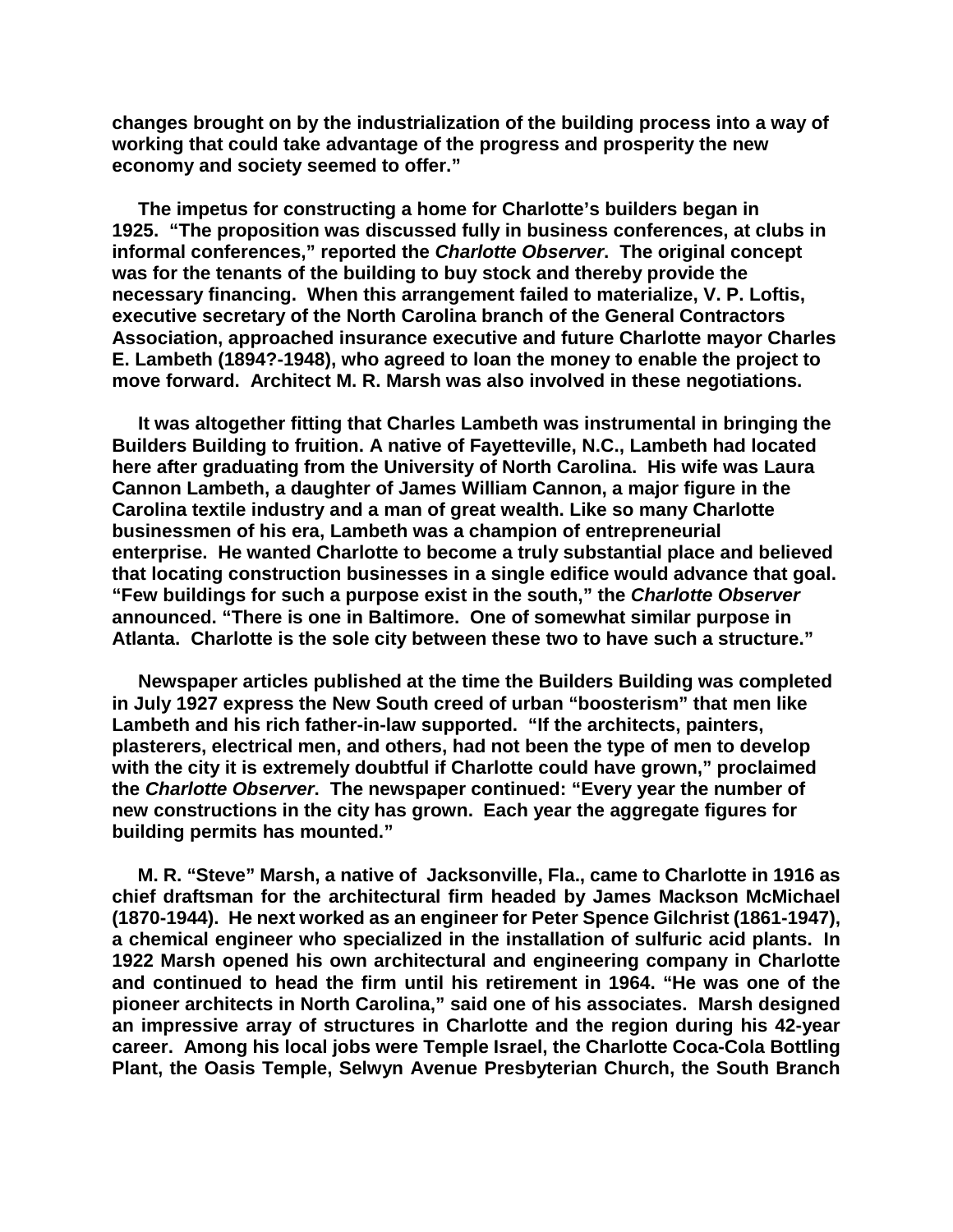**Library in Myers Park, the Charlotte Armory Building, Chantilly Elementary School, Morris Field, plus many more, including several residences.**



**The advertisement for Marsh appeared in the**  *Charlotte Observer* **in July 1927**

 **That Marsh received the contract to design the Builders Building was a real feather in his cap, so to speak, because the new edifice was to be a showcase of what construction professionals could accomplish. The structure, which originally had a two-story arcade extending behind the seven-story high-rise at the front, was intended to be an advertisement of sorts for the building arts. "Charlotte latest addition to its major buildings is perhaps more characteristic of its vast construction program in the past few years than any other building in the city," trumpeted the** *Charlotte Observer***. Located on the site of the home where Confederate General Stonewall Jackson's widow had resided for many years after the Civil War, the Builders Building cost approximately \$300,000 to erect and appoint. J. P. Little and Sons was the general contractor; and the great majority of the subcontractors were also local firms, including the Grady Sign Co for signage, J. D. Love for plastering, and the Acme Plumbing and Electrical Company for wiring and plumbing.**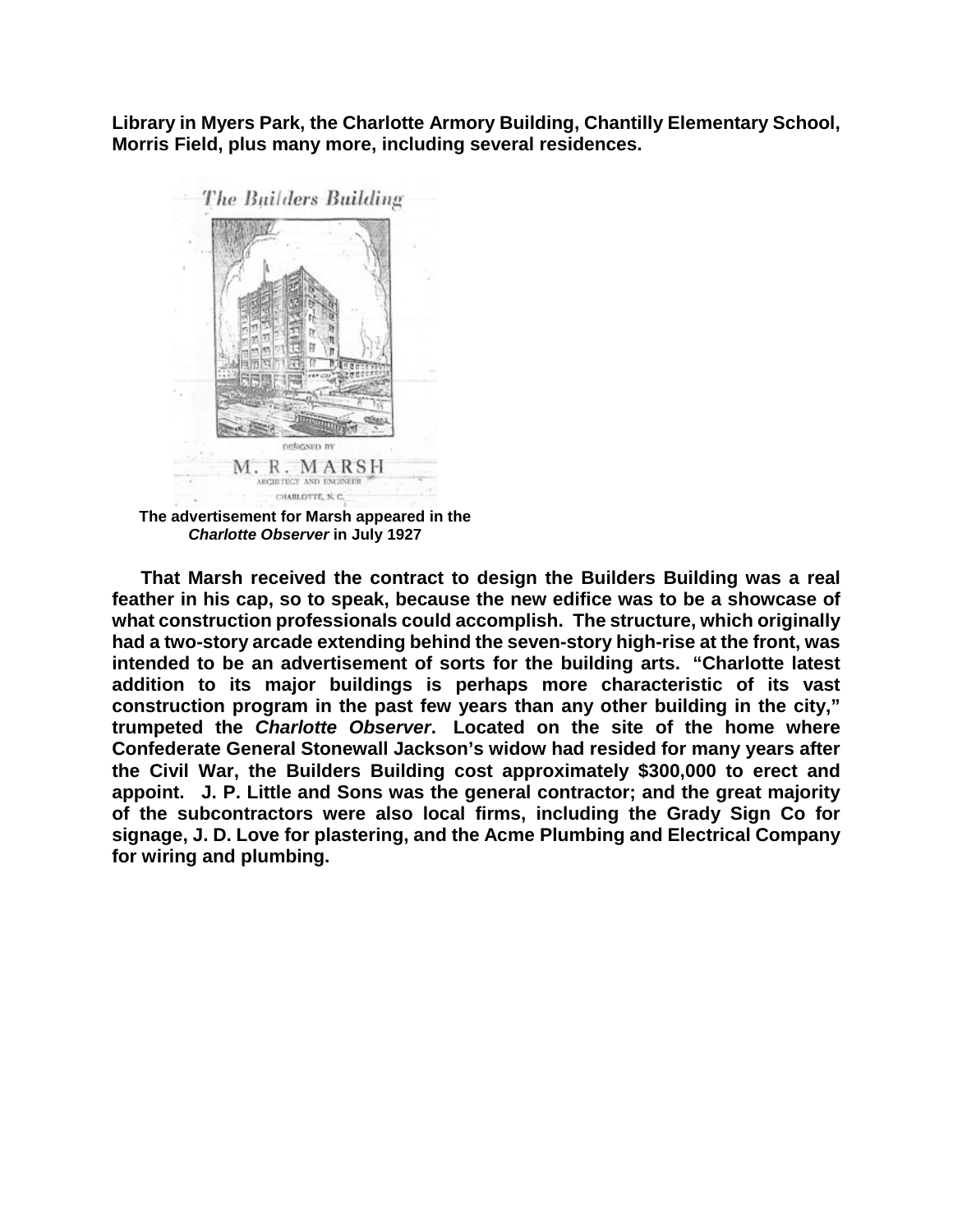

**Marsh was architect for [Eastover School,](http://cmhpf.org/Eastover%20Elementary%20School%20History.htm) which Marsh also designed Chantilly School, the first opened in 1935.**

**school built in Charlotte after World War Two.**

 **The design philosophy for the Builders Building emphasized modernity, at least within the context of the 1920s. Insisting that Charlotte was "destined to be one of the South's greatest cities," Lambeth and his associates wanted the "modern –fire proof-seven Builders' Building" to be a symbol of Charlotte's economic prowess and promise. The seven-story high rise portion of the structure was not essential in terms of function. Its primary purpose was to serve as a symbol of progress and financial strength. According to the authors of** *Architects and Builders in North Carolina. A History of the Practice of Building***, the "symbolic importance" of skyscrapers as a "sign of progress, permanence, and prosperity was immeasurable." Typical of the advertisements that appeared for subcontractors was that for McDaniel-Federal Co., suppliers of decorative tiles for the Builders Building. "IN ORDER that the Builders Building—representing as it does, the building interests of Charlotte and territory—might be modern in every way, Tile Wainscoting was used in the main lobby, or elevator entrance," the advertisement proclaimed.**

 **The Builders Building has experienced substantial change since it was completed in 1927, both physically and in terms of use. With the increased pace of suburbanization following World War Two, construction firms left the Builders Building and occupied offices mainly in outlying districts of the city, where ample parking for automobiles was readily available. The entire arcade portion of the building has been demolished, and the remaining high rise section contains none of its interior decorative appointments or defining interior spaces. Although a new elevator tower with bathrooms has been added to the rear, the high rise section does remain mostly intact on the exterior. The Builders Building does continue to house offices.**

#### **Architectural Context Statement**

 **The 1920s was a decade of marked growth in Charlotte, including the construction of several major high rises in the center city. Their claims to be**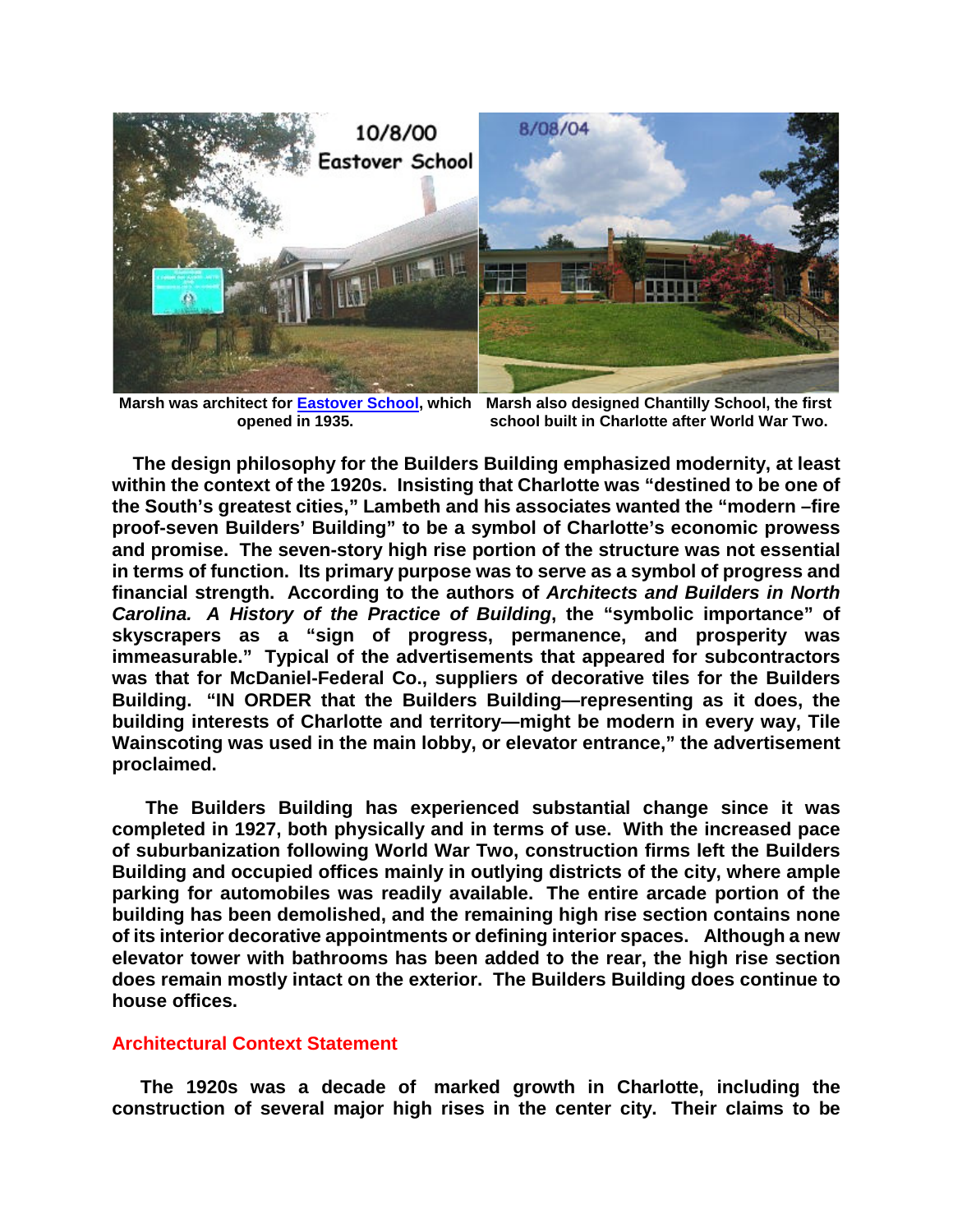**"modern" to the contrary notwithstanding, these buildings were universally revivalist in terms of architectural style. Even the Independence or Realty Building, Charlotte's first steel-framed skyscraper, was modified in 1927-28 to make it appear more "classical." Other local high rises, such as the Johnston Building (1924), the Commercial National Bank Building, and the First National Bank Building (1926), likewise exhibited revivalist detailing.**



**Architect William L. Stoddard's Johnston Building was Charlotte's first Neo Classical style skyscraper.**

**Charlotte architect Louis Asbury, Sr. designed the First National Bank Building in the Neo Classical style.**

 **Architectural historians ascribe the business elite's preference for traditionalist designs to the conservative political, social, and economic values that dominated the era of White Supremacy in North Carolina. "Political power and legal control remained in the hands of the wealthy—whether former landed gentry or the newly rich industrialists—who hired architects and general contractors to create a fabric of building that was consonant with their values," assert Catherine W. Bisher, Charlotte V. Brown, Carl R. Lounsbury, and Enest H. Wood III. Architects and builders "attempted to meet the needs of the conservative capitalists and urban dwellers who swelled the population and the gross national product in a society that remained conservative politically and socially." Thomas Hanchett contends that the local penchant for Neo-Classicism resulted in part from the emergence of**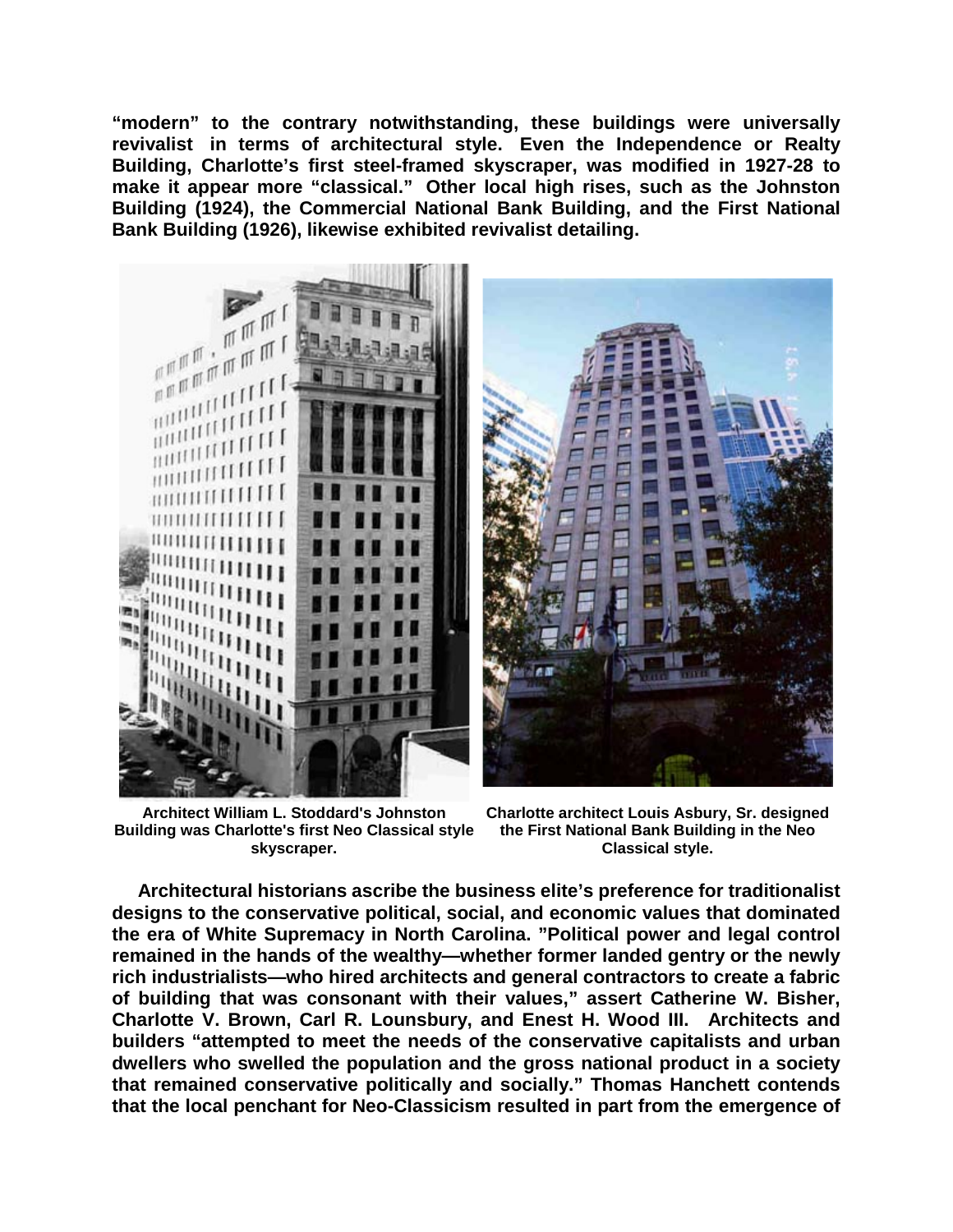**business leaders in Charlotte who were less willing than their predecessors to take risks. "The generation of New South leaders, including D. A. Tompkins, Edward Dilworth Latta, and George Stephens, who had taken enormous risks to turn the Piedmont into a major industrial region, were passing their power on to a new generation" says Hanchett. "The new leaders seemed much less adventuresome, willing to follow in the directions set by their predecessors. Their homes and offices reflected this increased interest in tradition over innovation, in social correctness rather than risk-taking." The Builders Building fits readily within this framework. Its predominant architectural feature and the one that gives the buildings its essential aesthetic character is its regular fenestration, to which ornamentation on the facades is clearly subordinate.**

#### *Physical Description*

 **The Builders Building is a rectangular, five-bay wide by three-bay deep, sevenstory with basement, steel-framed high rise. It faces south and is located at 312 W. Trade Street just east of its intersection with N. Pine St. The lot, which is paved, slopes down slightly toward the north. The other structures that once fronted the 300 block of W. Trade St. have been destroyed, making the Builders Building stand alone. A two-story arcade that once extended northward from the rear of the building has been demolished, and an elevator tower with bathrooms and balconies and containing the main entrance to the building has been added in recent years. The building has a flat roof covered with stone. A brick structure that once housed original mechanical equipment is still atop the building. Except for some mechanical equipment in the basement, the interior of the building retains none of its original character.**

 **The masonry-faced southern façade, the most prominent architectural feature of the Builder's Building, retains much of its original physical integrity. The fenestration pattern is regular, with a pair of 1/1 double-hung sash in each bay ascending from the second to the top floor of the structure. The street level front consists of five bays, the center bay having a replacement entrance and the flanking bays having large, single-lighted, fixed windows. A classical masonry cornice molding adorns the first floor, and fluted pilasters with pedestals and finials flank each of the five bays on the top floor of the façade. Coffered-like masonry panels are above the windows on the top floor, and a masonry pediment surmounts the center bay of the façade.** 

 **The identical side elevations of the building are more modest. Sheathed in yellow-enamel brick laid in common bond, the facades have 1/1 double-hung sash in the outer bays, and six small, rectangular, fixed windows are on the first floor. Three header courses with the brick laid vertically decorate the facades, as do vertical string courses with masonry corner blocks.**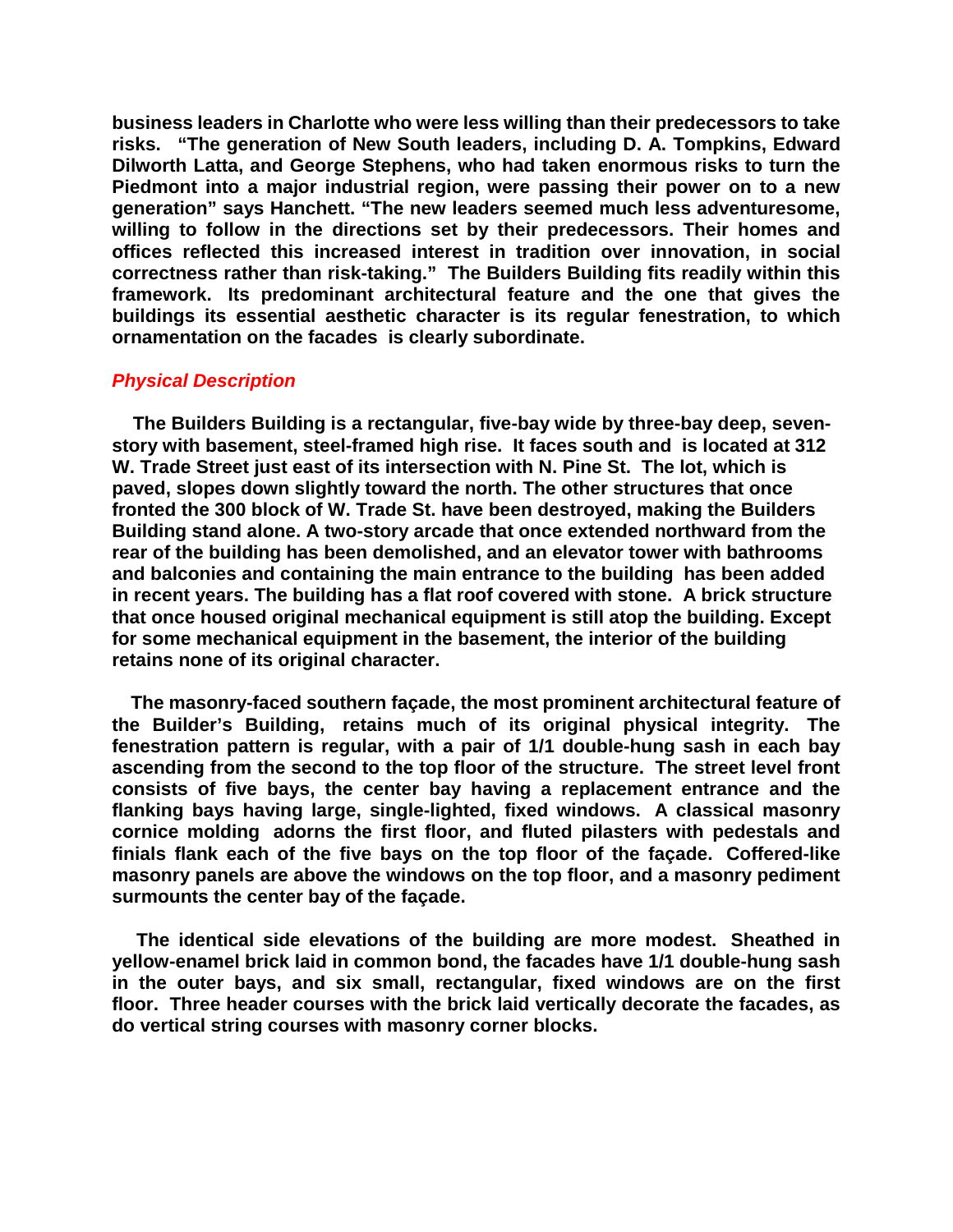*Charlotte Observer*, 17 July, 1927. This edition of the newspaper contains numerous articles on aspects of the Builders Building. The first mention of the plan to construct the Builders Building appears in the *Charlotte Observer*, 1 September, 1926. This article also contains a rendering of the building. Marsh's obituary article appears in *Charlotte Observer*, 5 September, 1977.

The first list of tenants of the Builders Building, initially called the Lambeth Building, appears in the *Charlotte City Directory* (1927), 1161.

Thomas W. Hanchett, n.d. "Charlotte Architecture: Design Through Time Part 2." http://landmarkscommission.org/educationarchitecturept.2.htm. Hereinafter cited as *Hanchett*.

For an overview of Charlotte-Mecklenburg history, including programs of economic expansion, see Dan L. Morrill, *Historic Charlotte. An Illustrated History of Charlotte & Mecklenburg County* (San Antonio, Texas: Historical Publishing Network, 2001).

Catherine W. Bisher, Charlotte V. Brown, Carl R. Lounsbury, and Enest H. Wood III, *Architects and Builders in North Carolina. A History of the Practice of Building* (Chapel Hill & London: The University of North Carolina Press, 1990), 292, 293. Herinafter cited as *Bisher*.

*Charlotte Observer*, 17 July, 1927.

*Ibid.*

Dan L. Morrill, "Survey and Research Report on the Lambeth –Gossett House [\(http://landmarkscommission.org/surveys&rlambethgossett.htm\)](http://landmarkscommission.org/S&Rs%20Alphabetical%20Order/surveys&rlambethgossett.htm).

*Charlotte Observer*, 17 July, 1927.

*Charlotte Observer*, 5 September, 1977. For a listing of the buildings designed by M. R. Marsh, see "The Work Of M. R. Marsh And Successor Architects," a manuscript in the Special Collections Department in the Atkins Library of the University of North Carolina at Charlotte, hereinafter cited as *Marsh*.

*Marsh*

*Charlotte Observer*, 17 July, 1927.

*Charlotte Observer*, 1 September, 1926.

*Charlotte Observer*, 17 July, 1927.

*Ibid*.

*Bisher*, 296.

*Charlotte Observer*, 17 July, 1927.